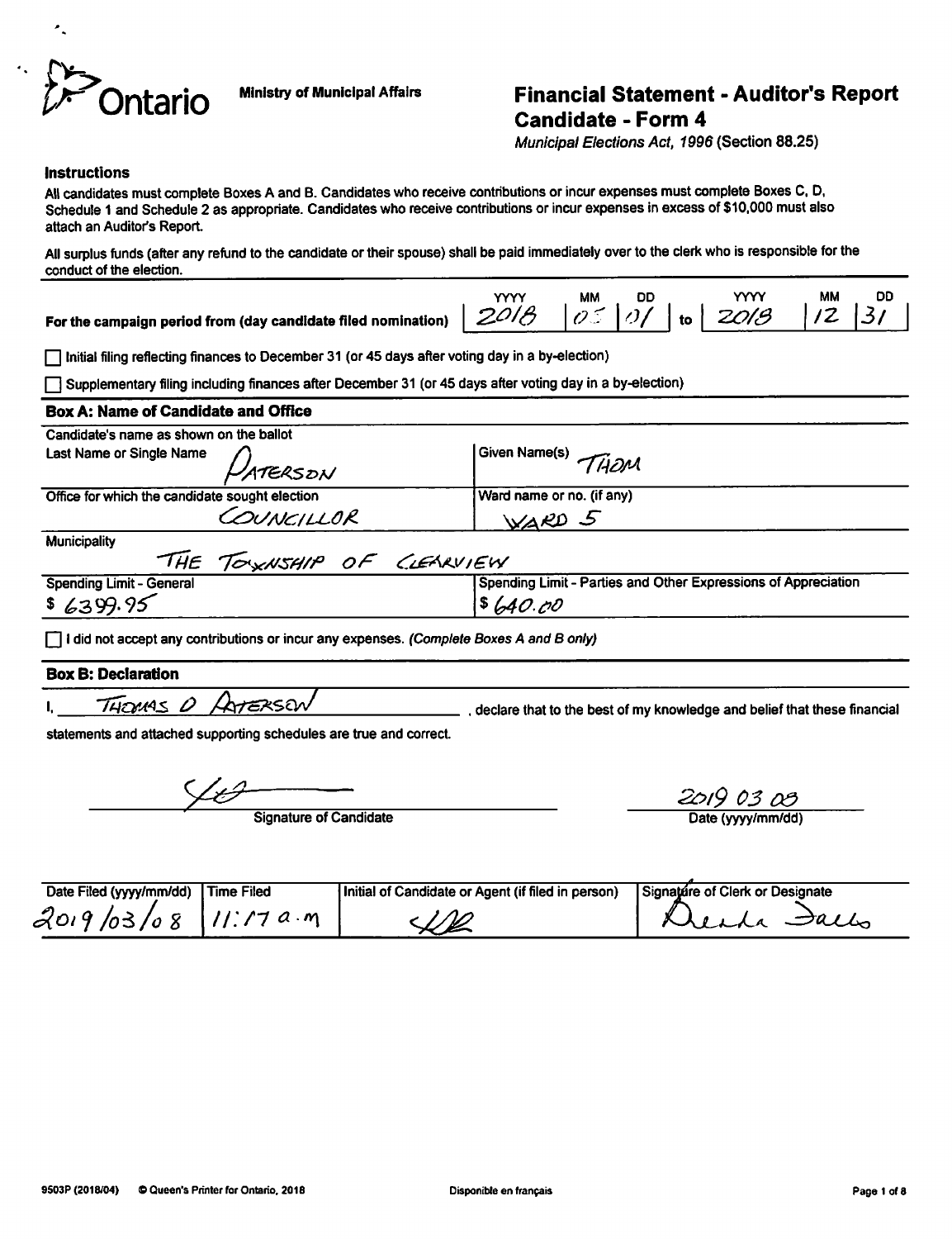| <b>Box C: Statement of Campaign Income and Expenses</b>                                                                       |                             |                |
|-------------------------------------------------------------------------------------------------------------------------------|-----------------------------|----------------|
| <b>LOAN</b>                                                                                                                   |                             |                |
| Name of bank or recognized lending institution                                                                                |                             |                |
| <b>Amount borrowed</b><br>\$                                                                                                  |                             |                |
|                                                                                                                               |                             |                |
| <b>INCOME</b><br>Total amount of all contributions (from line 1A in Schedule 1)                                               | \$160.00                    |                |
| Revenue from items \$25 or less                                                                                               | $\overline{\boldsymbol{s}}$ |                |
| Sign deposit refund                                                                                                           | $\overline{\mathbf{s}}$     |                |
| Revenue from fundraising events not deemed a contribution (from Part III of                                                   |                             |                |
| Schedule 2)                                                                                                                   | \$                          |                |
| Interest earned by campaign bank account                                                                                      | $+$ \$                      |                |
| Other (provide full details)                                                                                                  |                             |                |
|                                                                                                                               | + \$                        |                |
| 2.<br><u> 1988 - Jan Barbara de San Barbara de San Barbara de San Barbara de San Barbara de San Barbara de San Barbara</u>    | $+3$                        |                |
| 3.<br><u> 1980 - Andrej Standard Brazilia, Amerikaansk politik (* 1980)</u><br>1900 - Andrej Standard, frysk politik (* 1900) | $+$ \$                      |                |
| 4.                                                                                                                            | $+$ \$                      |                |
| 5.                                                                                                                            | $+\overline{\$}$            |                |
| Total Campaign Income (Do not include loan)                                                                                   | $= $180.00$                 | C <sub>1</sub> |
|                                                                                                                               |                             |                |
| <b>EXPENSES</b> (Note: include the value of contributions of goods and services)                                              |                             |                |
| <b>Expenses subject to general spending limit</b>                                                                             |                             |                |
| Inventory from previous campaign used in this campaign (list details in Table 4 of                                            |                             |                |
| Schedule 1)                                                                                                                   |                             |                |
| Advertising                                                                                                                   | \$1034.75                   |                |
| <b>Brochures/flyers</b>                                                                                                       | \$.322.05                   |                |
| Signs (including sign deposit)                                                                                                | \$.108.49                   |                |
| Meetings hosted                                                                                                               | \$                          |                |
| Office expenses incurred until voting day                                                                                     | $\sqrt{3}$ . 231.52         |                |
| Phone and/or internet expenses incurred until voting day                                                                      | \$                          |                |
| Salaries, benefits, honoraria, professional fees incurred until voting day                                                    | $\overline{\mathbf{3}}$     |                |
| Bank charges incurred until voting day                                                                                        | 5.23.63                     |                |
| Interest charged on loan until voting day                                                                                     | $\mathbf{s}$<br>÷           |                |
| Other (provide full details)                                                                                                  |                             |                |
| 1.                                                                                                                            | $+$ \$                      |                |
| 2.<br><u> 1980 - An Aonaichte ann an Cathracha ann an Cathracha ann an C</u>                                                  | $+$ \$                      |                |
| 3.                                                                                                                            | $+$ \$                      |                |
| 4.                                                                                                                            | $+$ s                       |                |
| 5.                                                                                                                            | $+$ \$                      |                |
| Total Expenses subject to general spending limit                                                                              | $=$ \$1726.43               | C <sub>2</sub> |
|                                                                                                                               |                             |                |
|                                                                                                                               |                             |                |
| <b>EXPENSES</b>                                                                                                               |                             |                |
| Expenses subject to spending limit for parties and other expressions of appreciation                                          |                             |                |
| 1.<br><u> 1980 - Andrea Andrew Maria (h. 1980).</u>                                                                           | $+$ \$                      |                |
| 2. $\qquad \qquad$                                                                                                            | $+5$                        |                |
| 3.                                                                                                                            | $+$ s                       |                |
| 4.                                                                                                                            | $+\overline{\$}$            |                |
| 5.                                                                                                                            | $+$ \$                      |                |

Total Expenses subject to spending limit for parties and other expressions of appreciation  $=$   $\frac{1}{3}$   $\frac{1}{3}$   $\frac{1}{3}$   $\frac{1}{3}$   $\frac{1}{3}$   $\frac{1}{3}$   $\frac{1}{3}$   $\frac{1}{3}$   $\frac{1}{3}$   $\frac{1}{3}$   $\frac{1}{3}$   $\frac{1}{3}$   $\frac{1}{3}$   $\frac{1}{3}$   $\frac{1}{3}$   $\frac{1}{3}$   $\frac{1}{3}$   $\frac{1}{3}$   $\frac{1}{3}$   $\frac{1}{3}$   $\mathcal{O}^{\mathcal{O}}$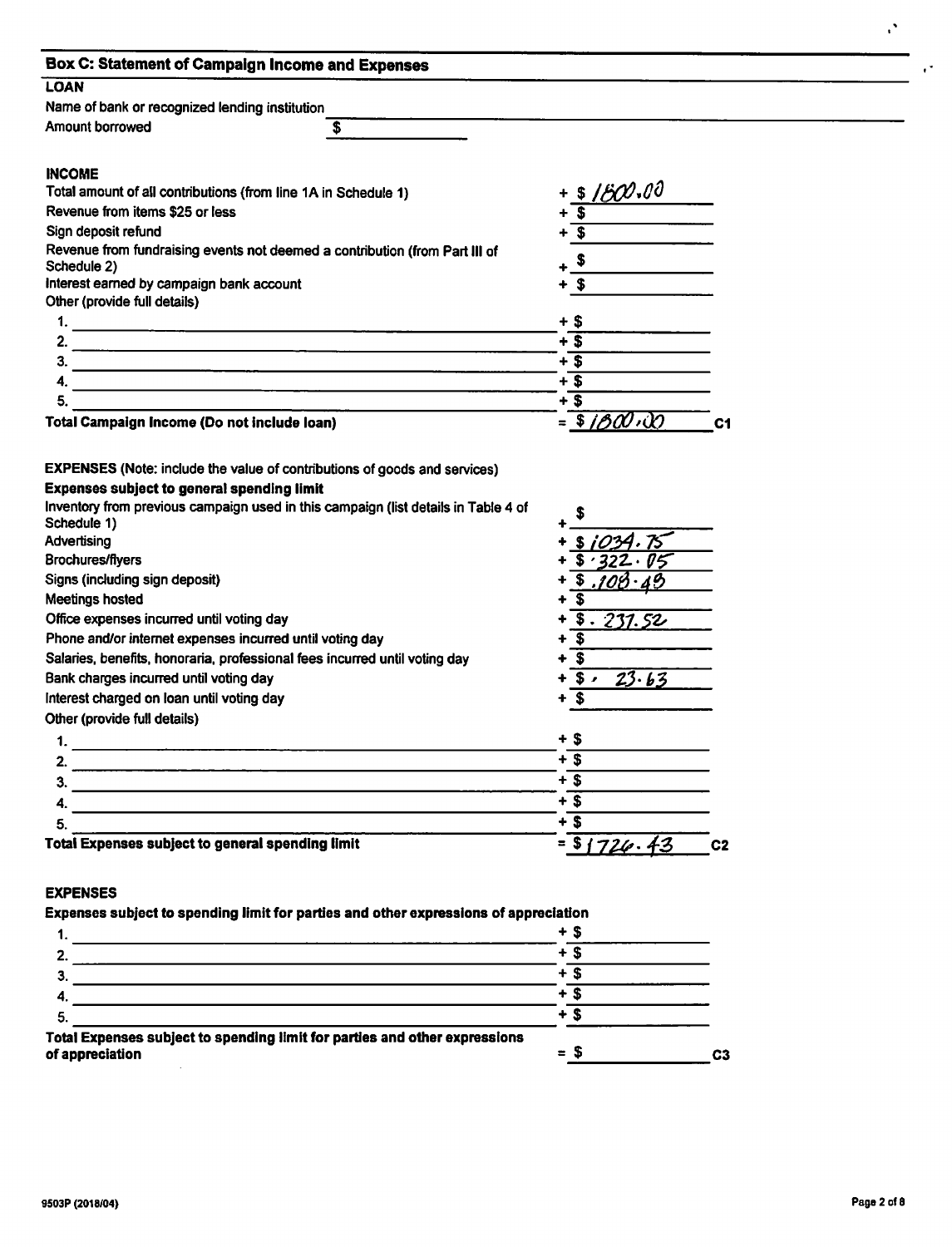| <b>Expenses not subject to spending limits</b><br>Accounting and audit                                                                                                                                                                                                                                                                                                                                           | - \$<br>+                                       |                                |
|------------------------------------------------------------------------------------------------------------------------------------------------------------------------------------------------------------------------------------------------------------------------------------------------------------------------------------------------------------------------------------------------------------------|-------------------------------------------------|--------------------------------|
| Cost of fundraising events/activities (list details in Part IV of Schedule 2)                                                                                                                                                                                                                                                                                                                                    | $\overline{\mathbf{s}}$                         |                                |
| Office expenses incurred after voting day                                                                                                                                                                                                                                                                                                                                                                        | $+\overline{\mathbf{S}}$                        |                                |
| Phone and/or internet expenses incurred after voting day                                                                                                                                                                                                                                                                                                                                                         | $\overline{\mathbf{s}}$<br>$\ddot{\phantom{1}}$ |                                |
| Salaries, benefits, honoraria, professional fees incurred after voting day                                                                                                                                                                                                                                                                                                                                       | $+$ s                                           |                                |
|                                                                                                                                                                                                                                                                                                                                                                                                                  | $+\overline{\$}$                                |                                |
| Bank charges incurred after voting day                                                                                                                                                                                                                                                                                                                                                                           | $+\overline{\mathsf{s}}$                        |                                |
| Interest charged on loan after voting day                                                                                                                                                                                                                                                                                                                                                                        | $+$ s                                           |                                |
| Expenses related to recount                                                                                                                                                                                                                                                                                                                                                                                      |                                                 |                                |
| Expenses related to controverted election                                                                                                                                                                                                                                                                                                                                                                        | $+$ s                                           |                                |
| Expenses related to compliance audit                                                                                                                                                                                                                                                                                                                                                                             | $+$ $\overline{\$}$                             |                                |
| Expenses related to candidate's disability (provide full details)                                                                                                                                                                                                                                                                                                                                                |                                                 |                                |
|                                                                                                                                                                                                                                                                                                                                                                                                                  | + \$                                            |                                |
|                                                                                                                                                                                                                                                                                                                                                                                                                  | $+3$                                            |                                |
| $\frac{1}{2}$                                                                                                                                                                                                                                                                                                                                                                                                    | $+3$                                            |                                |
|                                                                                                                                                                                                                                                                                                                                                                                                                  | $+$ \$                                          |                                |
|                                                                                                                                                                                                                                                                                                                                                                                                                  | $+$ \$                                          |                                |
| Other (provide full details)                                                                                                                                                                                                                                                                                                                                                                                     |                                                 |                                |
|                                                                                                                                                                                                                                                                                                                                                                                                                  | + \$                                            |                                |
| 2. $\frac{1}{\sqrt{1-\frac{1}{2}}\sqrt{1-\frac{1}{2}}\sqrt{1-\frac{1}{2}}\sqrt{1-\frac{1}{2}}\sqrt{1-\frac{1}{2}}\sqrt{1-\frac{1}{2}}\sqrt{1-\frac{1}{2}}\sqrt{1-\frac{1}{2}}\sqrt{1-\frac{1}{2}}\sqrt{1-\frac{1}{2}}\sqrt{1-\frac{1}{2}}\sqrt{1-\frac{1}{2}}\sqrt{1-\frac{1}{2}}\sqrt{1-\frac{1}{2}}\sqrt{1-\frac{1}{2}}\sqrt{1-\frac{1}{2}}\sqrt{1-\frac{1}{2}}\sqrt{1-\frac{1}{2}}\sqrt{1-\frac{1}{2}}\sqrt{$ | $+5$                                            |                                |
|                                                                                                                                                                                                                                                                                                                                                                                                                  | $+\overline{\$}$                                |                                |
| 4. $\overline{\phantom{a}}$                                                                                                                                                                                                                                                                                                                                                                                      | $+$ \$                                          |                                |
| 5.                                                                                                                                                                                                                                                                                                                                                                                                               | $+$ \$                                          |                                |
| Total Expenses not subject to spending limits                                                                                                                                                                                                                                                                                                                                                                    | $=$ \$                                          | C <sub>4</sub>                 |
| Total Campaign Expenses (C2 + C3 + C4)                                                                                                                                                                                                                                                                                                                                                                           |                                                 | $= 5/725.43$<br>C <sub>5</sub> |
| <b>Box D: Calculation of Surplus or Deficit</b>                                                                                                                                                                                                                                                                                                                                                                  |                                                 |                                |
| Excess (deficiency) of income over expenses (Income minus Total Expenses)                                                                                                                                                                                                                                                                                                                                        |                                                 |                                |
| $(C1 - C5)$                                                                                                                                                                                                                                                                                                                                                                                                      | $+$ \$ 73.57 D1                                 |                                |
| Eligible deficit carried forward by the candidate from the last election<br>(applies to 2018 regular election only)                                                                                                                                                                                                                                                                                              | $-$ \$                                          | D <sub>2</sub>                 |
| Total $(D1 - D2)$                                                                                                                                                                                                                                                                                                                                                                                                | $=$ \$ 73.57                                    |                                |
| If there is a surplus, deduct any refund of candidate's or<br>spouse's contributions to the campaign                                                                                                                                                                                                                                                                                                             | \$23.57                                         |                                |
| Surplus (or deficit) for the campaign                                                                                                                                                                                                                                                                                                                                                                            | $=\overline{\$}$                                | D <sub>3</sub>                 |

Ifline D3 shows a surplus, the amount must be paid in trust, at the time the financial statements are filed, to the municipal clerk who is responsible for the conduct of the election.

 $\bar{z}$ 

 $\mathcal{F}_{\bullet}$ 

 $\ddot{\mathcal{A}}$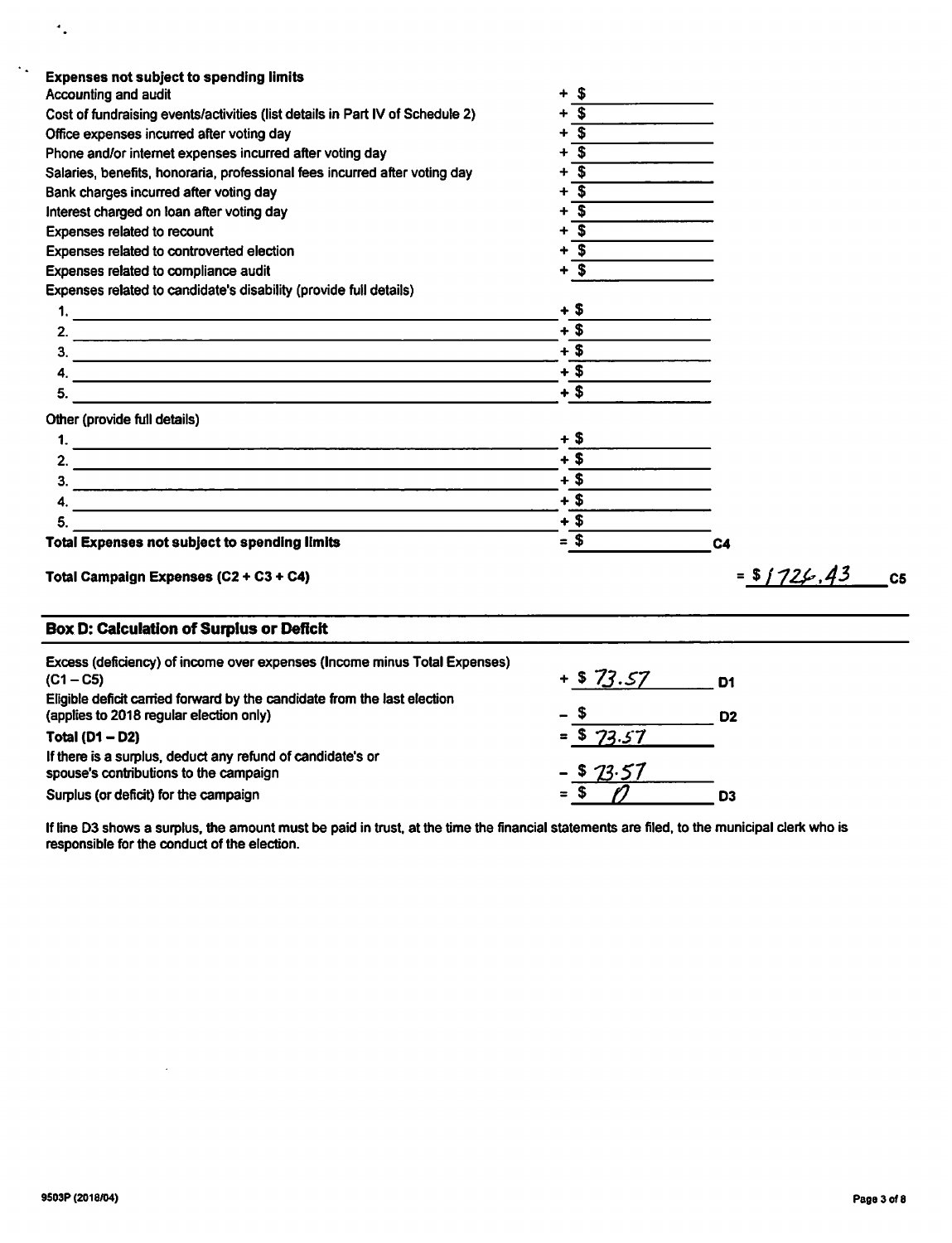# *Schedule 1 - Contributions*

# *Part I- Summary of Contributions*

Contributions in money from candidate and spouse Contributions in goods and services from candidate and spouse (include value listed in Table 3 and Table 4)

Total value of contributions not exceeding \$100 per contributor

Include ticket revenue, contributions in money, goods and services  $\bullet$ where the total contribution from a contributor is \$100 or less (do not include contributions from candidate or spouse).

Total value of contributions exceeding \$100 per contributor (from line 1B on page 5 list details in Table 1 and Table 2)

Include ticket revenue, contributions in money, goods and services where  $\bullet$ the total contribution from a contributor exceeds \$100 (do not include contributions from candidate or spouse).

| Less: | Contributions returned or payable to the contributor                     |
|-------|--------------------------------------------------------------------------|
|       | Contributions paid or payable to the clerk, including contributions from |
|       | anonymous sources exceeding \$25                                         |

*Total Amount of Contributions (record under Income in Box C)*

| 5. |                    |  |
|----|--------------------|--|
|    | + \$               |  |
|    | $-$ \$ 100.00      |  |
|    | - \$               |  |
|    | $=\sqrt{31800.00}$ |  |

**%flOO,CO**

*+ \$*

*+ \$*

# *Part il- Contributions exceeding \$100 per contributor- individuals otherthan candidate or spouse*

# *Table 1: Monetary contributions from individuals otherthan candidate or spouse*

| <b>Name</b> | <b>Full Address</b> | Date Received | <b>Amount \$</b><br>Amount Received \$ Returned to Contributor<br>or Paid to Clerk |
|-------------|---------------------|---------------|------------------------------------------------------------------------------------|
|             |                     |               |                                                                                    |
|             |                     |               |                                                                                    |
|             |                     |               |                                                                                    |
|             |                     |               |                                                                                    |
|             |                     |               |                                                                                    |
|             |                     |               |                                                                                    |
|             |                     |               |                                                                                    |
|             |                     |               |                                                                                    |
|             |                     |               |                                                                                    |

*9503P (2018/04) Paga4of8*

 $\ddot{\phantom{0}}$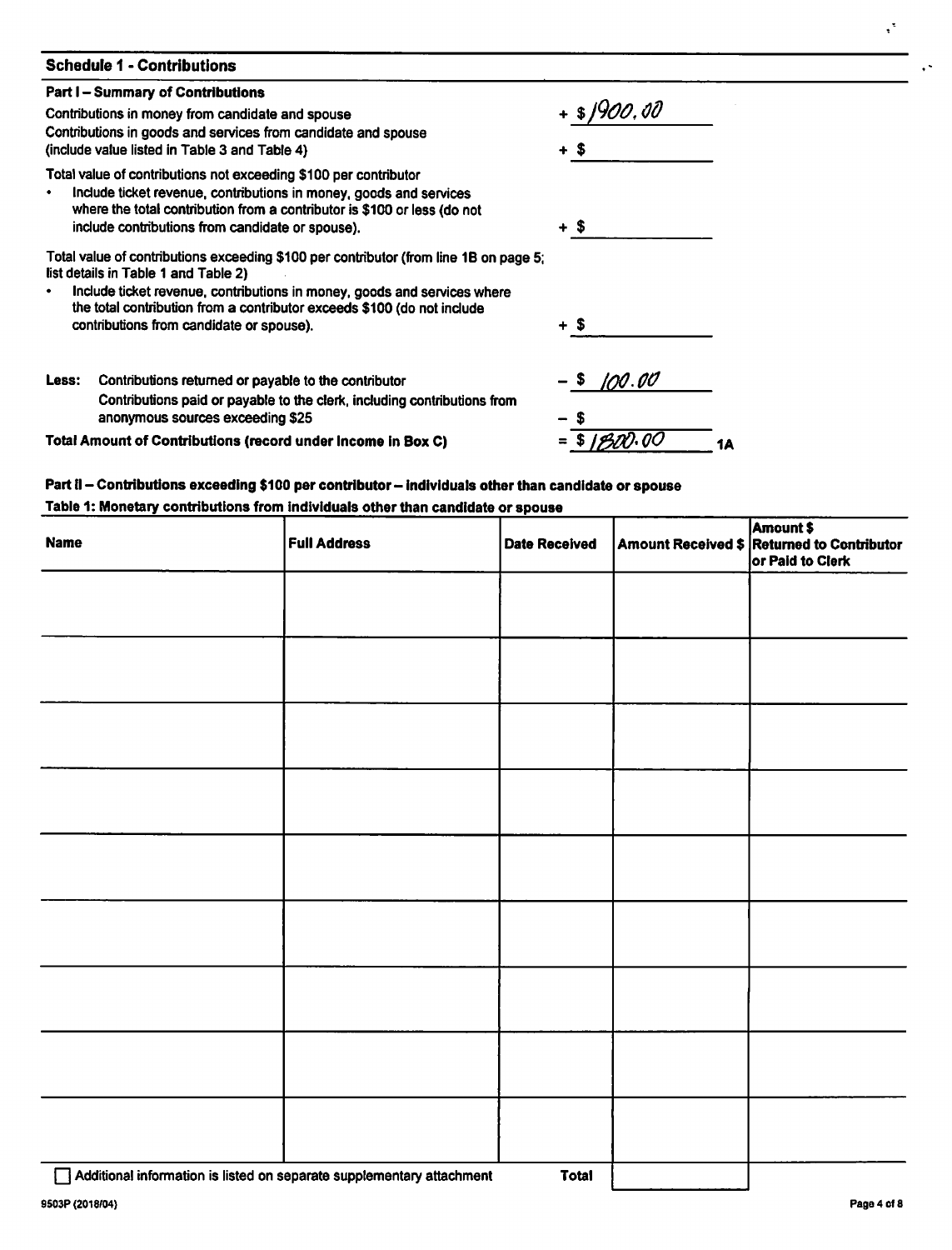| Table 2: Contributions in goods or services from individuals other than candidate or spouse |
|---------------------------------------------------------------------------------------------|
| (Note: must also be recorded as Expenses in Box C)                                          |

| <b>Name</b> | <b>Full Address</b>                                                   | <b>Description of Goods</b><br>or Services                                                      | Date Received   Value \$<br>(yyyy/mm/dd) |         |
|-------------|-----------------------------------------------------------------------|-------------------------------------------------------------------------------------------------|------------------------------------------|---------|
|             |                                                                       |                                                                                                 |                                          |         |
|             |                                                                       |                                                                                                 |                                          |         |
|             |                                                                       |                                                                                                 |                                          |         |
|             |                                                                       |                                                                                                 |                                          |         |
|             |                                                                       |                                                                                                 |                                          |         |
|             |                                                                       |                                                                                                 |                                          |         |
|             |                                                                       |                                                                                                 |                                          |         |
|             |                                                                       |                                                                                                 |                                          |         |
|             | Additional information is listed on separate supplementary attachment |                                                                                                 | <b>Total</b>                             |         |
|             | Total for Part II - Contributions exceeding \$100 per contributor     | (Add totals from Table 1 and Table 2 and record the total in Part 1 - Summary of Contributions) |                                          | 1B<br>s |

### *Part III- Contributions from candidate or spouse*

*Table 3: Contributions in goods or services*

 $\ddot{\phantom{a}}$  .

 $\mathbb{R}^2$  .

| <b>Description of Goods or Services</b>                               | <b>Date Received</b><br>(yyyy/mm/dd) | Value \$ |
|-----------------------------------------------------------------------|--------------------------------------|----------|
|                                                                       |                                      |          |
|                                                                       |                                      |          |
|                                                                       |                                      |          |
|                                                                       |                                      |          |
|                                                                       |                                      |          |
|                                                                       |                                      |          |
|                                                                       |                                      |          |
|                                                                       |                                      |          |
|                                                                       |                                      |          |
| Additional information is listed on separate supplementary attachment | <b>Total</b>                         |          |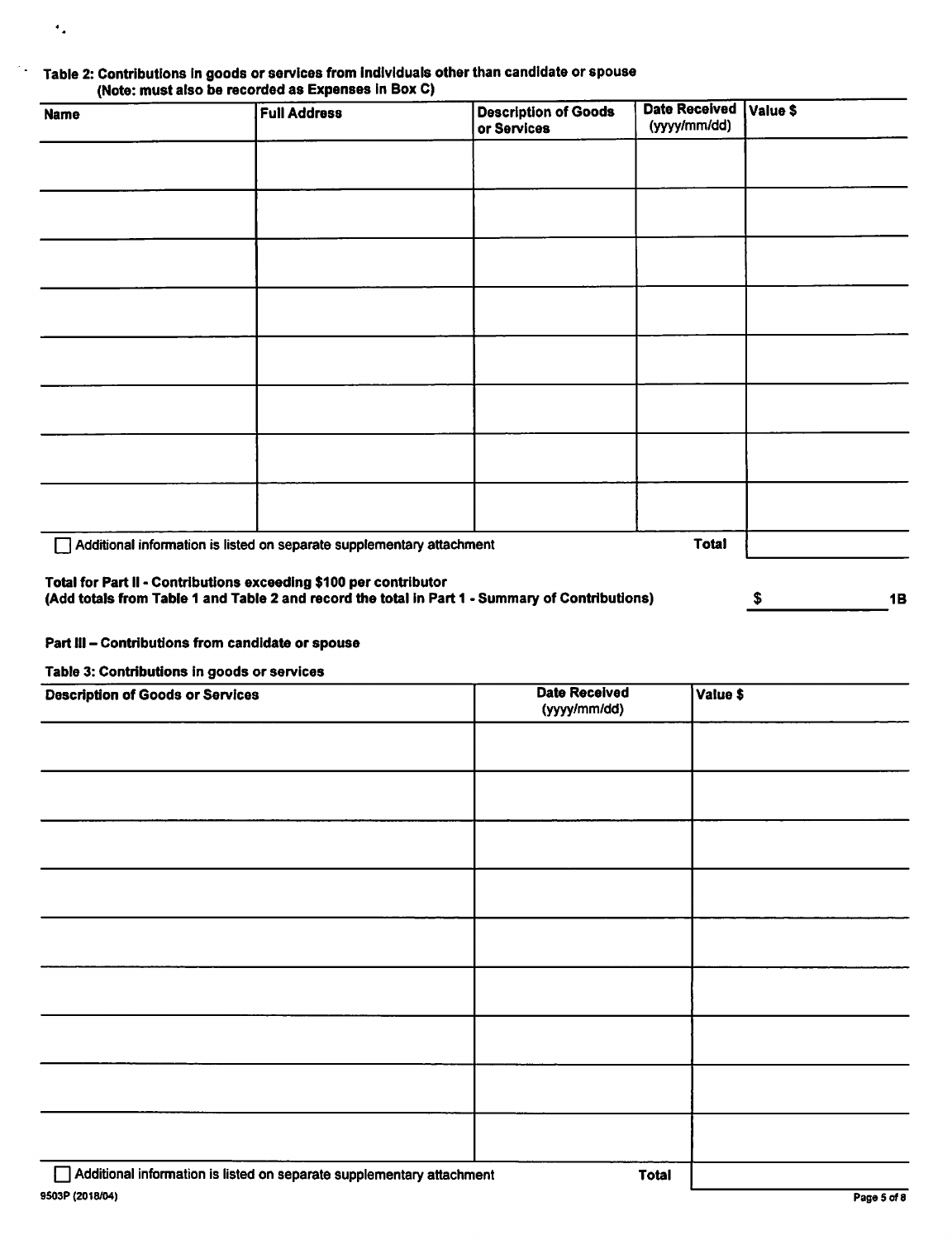### *Table 4: Inventory of campaign goods and materials from previous municipal campaign used inthis campaign (Note: value must be recordedas a contribution from the candidate and as an expense)*

| <b>Description</b>                                                    | Date Acquired   Supplier<br>(yyyy/mm/dd) | <b>Quantity</b> | <b>Current Market</b><br>Value \$ |
|-----------------------------------------------------------------------|------------------------------------------|-----------------|-----------------------------------|
|                                                                       |                                          |                 |                                   |
|                                                                       |                                          |                 |                                   |
|                                                                       |                                          |                 |                                   |
|                                                                       |                                          |                 |                                   |
|                                                                       |                                          |                 |                                   |
|                                                                       |                                          |                 |                                   |
|                                                                       |                                          |                 |                                   |
| Additional information is listed on separate supplementary attachment |                                          | <b>Total</b>    |                                   |

 $\ddot{\phantom{0}}$ 

 $\ddot{\phantom{a}}$  .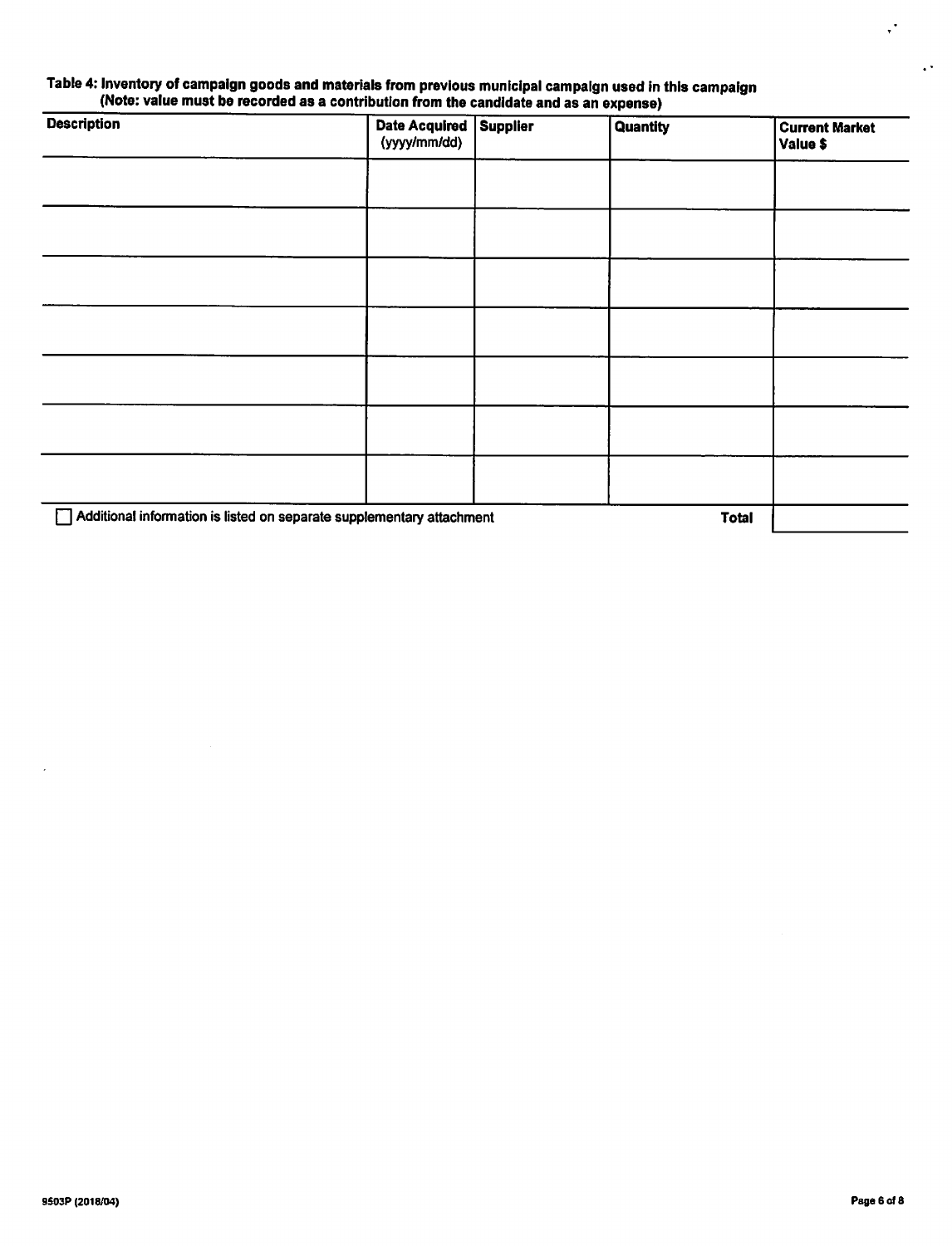| <b>Schedule 2 - Fundraising Events and Activities</b>                                                  |        |                        |
|--------------------------------------------------------------------------------------------------------|--------|------------------------|
| <b>Fundraising Event/Activity</b><br>Complete a separate schedule for each event or activity held      |        |                        |
| Additional schedule(s) attached                                                                        |        |                        |
|                                                                                                        |        |                        |
|                                                                                                        |        |                        |
| Part I - Ticket revenue                                                                                |        |                        |
| Admission charge (per person)                                                                          |        |                        |
| (If there are a range of ticket prices, attach complete breakdown of all ticket<br>sales)              |        | <b>2A</b>              |
| Number of tickets sold                                                                                 |        | 2B                     |
| Total Part I (2A X 2B) (include in Part 1 of Schedule 1)                                               |        | - \$<br>$\blacksquare$ |
| Part II - Other revenue deemed a contribution                                                          |        |                        |
| (e.g. revenue from goods sold in excess of fair market value)<br>Provide details                       |        |                        |
|                                                                                                        | + 5    |                        |
|                                                                                                        | $+$ \$ |                        |
|                                                                                                        | $+$ \$ |                        |
|                                                                                                        | $+$ \$ |                        |
| 5.                                                                                                     | $+$ \$ |                        |
| Total Part II (include in Part 1 of Schedule 1)                                                        |        | - \$<br>$\equiv$       |
|                                                                                                        |        |                        |
|                                                                                                        |        |                        |
| Part III - Other revenue not deemed a contribution                                                     |        |                        |
| (e.g. contribution of \$25 or less; goods or services sold for \$25 or less)<br><b>Provide details</b> |        |                        |
|                                                                                                        | + \$   |                        |
|                                                                                                        | $+$ \$ |                        |
|                                                                                                        | $+$ \$ |                        |
| 3.                                                                                                     | $+$ \$ |                        |
|                                                                                                        | $+$ \$ |                        |
| 5.                                                                                                     |        |                        |
| Total Part III (include under Income in Box C)                                                         |        | $=$ \$                 |
| Part IV - Expenses related to fundraising event or activity                                            |        |                        |
| Provide details                                                                                        |        |                        |
|                                                                                                        | + \$   |                        |
|                                                                                                        | $+$ \$ |                        |
| 3.                                                                                                     | $+$ \$ |                        |
| 4. $\overline{\phantom{a}}$                                                                            | $+$ \$ |                        |
|                                                                                                        | $+$ \$ |                        |
|                                                                                                        | $+$ \$ |                        |
| 7. $\overline{\phantom{a}}$                                                                            | $+$ \$ |                        |
| 8.<br><u> 1989 - Johann Barnett, fransk komponent (f. 1989)</u>                                        | $+$ \$ |                        |
| Total Part IV Expenses (include under Expenses in Box C)                                               |        | $=$ \$                 |
|                                                                                                        |        |                        |

 $\epsilon_{\rm{in}}$ 

 $\tilde{\mathcal{L}}_{\bullet}$